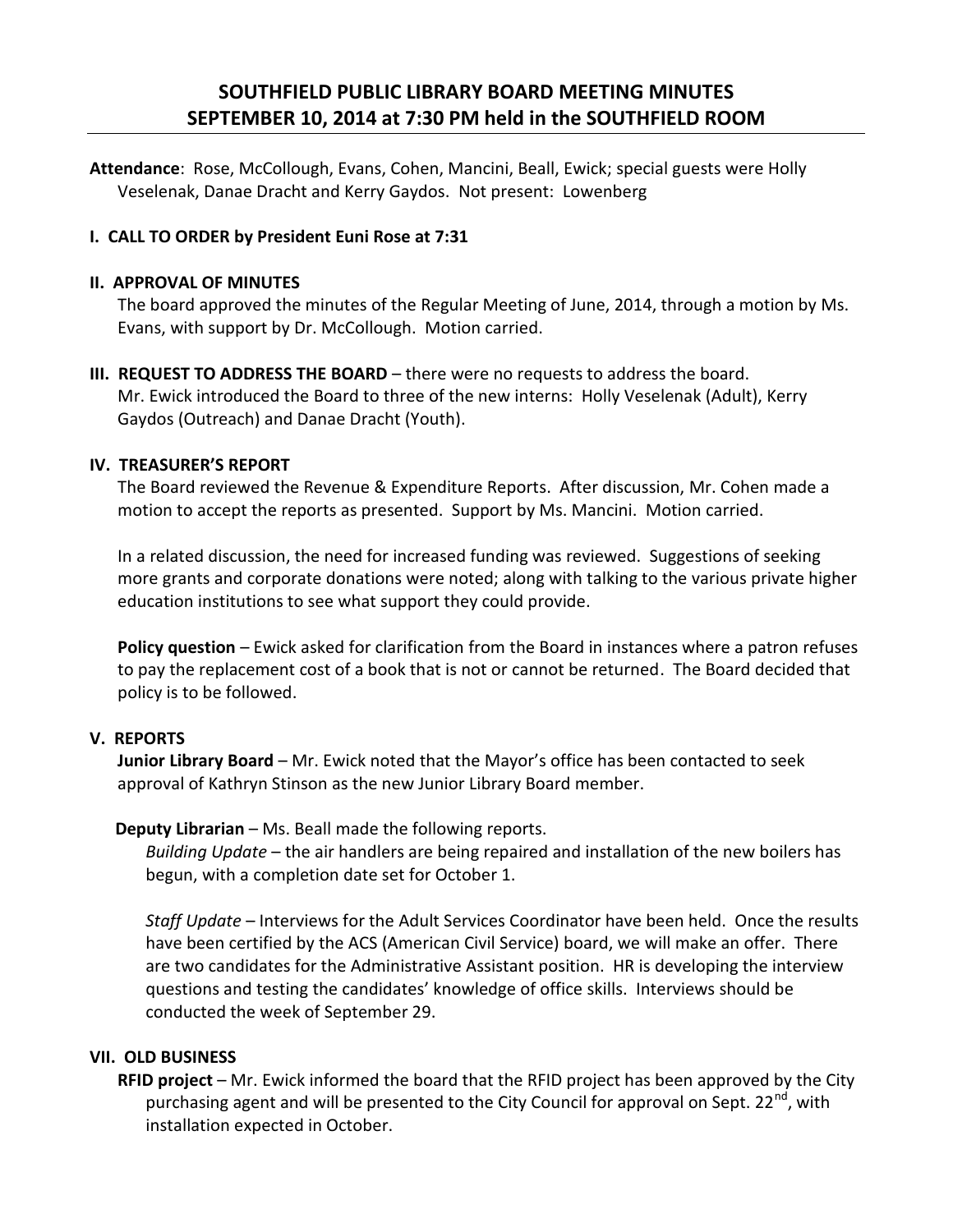- **Collier prints** Mr. Ewick showed the framed prints purchased from Michael Collier that are to be installed in the Circulation Lobby in memory of City Administrator Jim Scharret. Plaques noting the donation will be placed on the wall beside the prints and one will be given to Mrs. Scharret. Staff is working to hold an unveiling ceremony with the City.
- **Friends move to Café space** Library Design Associates has been hired to design and configure the new Book Sale space. Cost to the Library will be \$5,000; with the remaining costs to be paid by the Friends. Mr. Cohen made a motion to approve \$5,000 in funding toward the planning of the project. Support by Ms. Evans. Motion carried.
- **Vending Machines** Mr. Ewick is working with Modern Vending to complete this project with two public use machines to be installed by the Tower Lobby restrooms. The Board felt the location to be inappropriate and discussed other possibilities. Mr. Cohen moved to suspend any action on this subject until next meeting. Support by Ms. Mancini. Motion carried.
- **Gift Acceptance Policy** The board reviewed the policy that was presented at the June meeting. The policy has been approved by the City's Legal Dept. Ms. Mancini moved to approve the policy. Support by Mr. Cohen. Motion carried.

#### **VIII. NEW BUSINESS**

- **Lifestyle Magazine** Mr. Ewick showed the board an informational magazine that is being put together. He presented two questions: 1) Should the library purchase space for an advertisement in the publication (which he advised against); and 2) Whether the library should distribute the finished product when it is published (which he advocated for). By consensus, the Board instructed Ewick not to purchase any advertising in the magazine, and to maintain the current policy of not distributing materials of this type.
- **Ebooks** There is a change coming to the Overdrive platform. Publisher Simon & Schuster, which has not participated in Overdrive in the past, is now going to be available…with a catch. They are requiring a "Purchase Now" button be displayed on each library's website as an opportunity for them to sell the book. This is a requirement. Ewick felt the need to get board approval before accept this change because it is so different than past experience. While not happy with the button, he feels that being able to offer S&S ebooks to patrons is worth the change; and thinks that this is going to happen more and more often.

Ewick was instructed to check with other Metro Net libraries to see how they are handling this issue and to report back in October.

**Maker Space** – Ewick talked about the need to start looking forward to the time when the economic climate allows the library to expand again; which he believes is coming in the next few years. He showed a PowerPoint presentation he created to explain what a Maker Space is, and how it could be one future project of the library. He encouraged the board to begin thinking about how SPL will move to the next level of library service; and shared some ideas of his own.